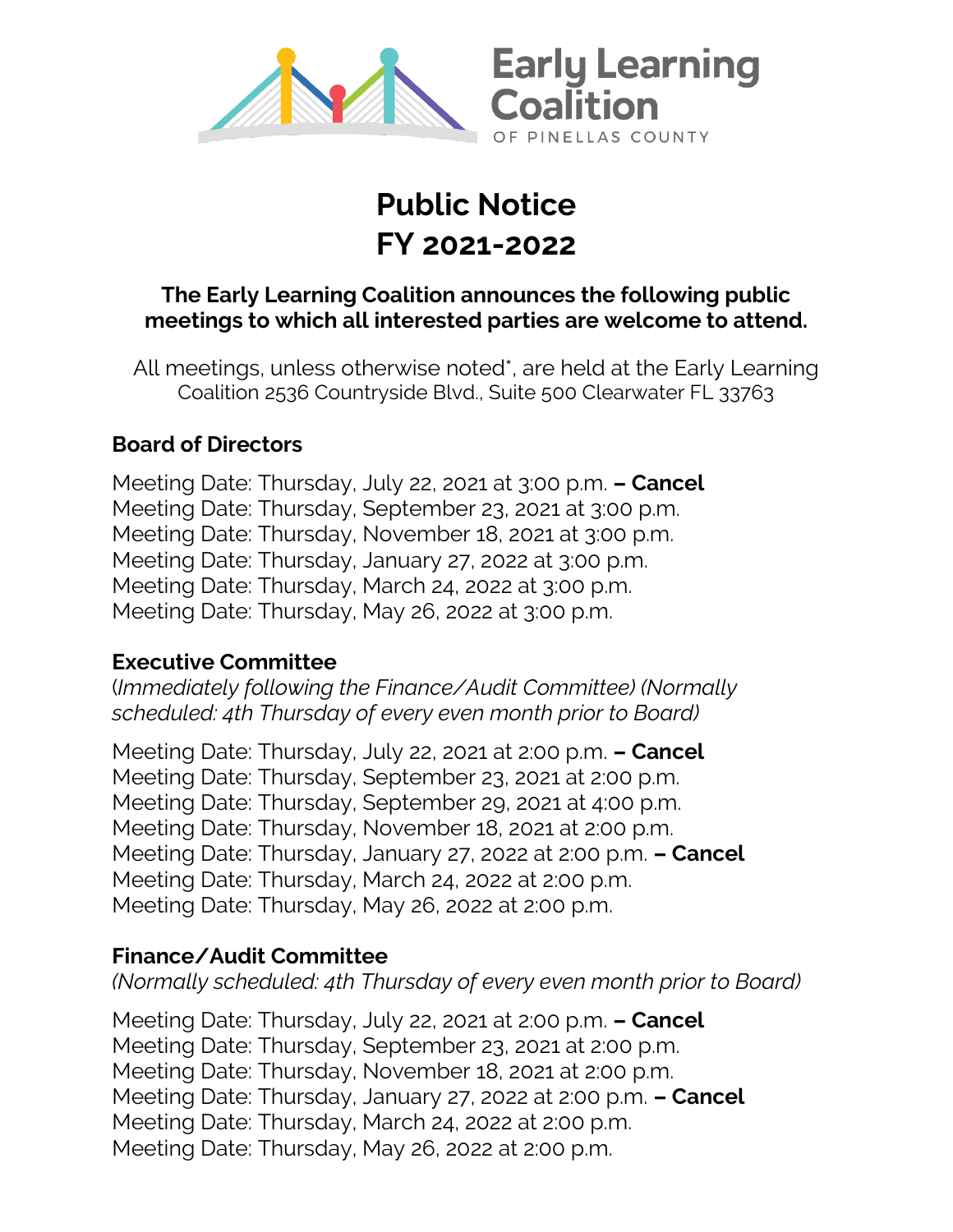## **Board Development Committee**

Meeting Date: Monday, September 13, 2021 at 2:00 p.m. Meeting Date: Tuesday, November 16, 2021 at 9:00 a.m. Meeting Date: Tuesday, May 10, 2022 at 11:00 a.m.

## **Program Development Committee**

Meeting Date: Monday, August 23, 2021 at 1:30 p.m. **– Cancel** Meeting Date: Monday, October 25, 2021 at 1:30 p.m. Meeting Date: Monday, February 28, 2022 at 1:30 p.m. Meeting Date: Monday, April 25, 2022 at 1:30 p.m. **– Cancel** Meeting Date: Monday, June 27, 2022 at 1:30 p.m.

#### **Legislative Committee**

Meeting Date: Tuesday, September 7, 2021 at 4:00 p.m. Meeting Date: Thursday, December 16, 2021 at 3:00 p.m. Meeting Date: Thursday, January 20, 2022 at 2:00 p.m. Meeting Date: Thursday, February 3, 2022 at 2:00 p.m. Meeting Date: Thursday, February 10, 2022 at 2:00 p.m. Meeting Date: Thursday, February 17, 2022 at 2:00 p.m. **– Cancel** Meeting Date: Thursday, February 24, 2022 at 2:00 p.m. Meeting Date: Thursday, March 3, 2022 at 2:00 p.m. Meeting Date: Thursday, March 10, 2022 at 2:00 p.m.

## **Review Hearing Ad-Hoc Committee**

Meeting Date: Monday, December 6, 2021 at 2:00 p.m. Meeting Date: Friday, May 13, 2022 at 9:00 a.m. Meeting Date: Tuesday, June 7, 2022 at 11:00 a.m.

## **Advancement Committee**

TBD

# *Multiple ELC Board Members may be present at the following meetings:*

## **Thrive by Five Pinellas Steering Committee**

*Meeting locations vary, details can be found at [www.tb5p.org.](http://www.tb5p.org/)* Meeting Date: Friday, August 27, 2021 at 9:30 a.m. Meeting Date: Friday, October 29, 2021 at 9:30 a.m. Meeting Date: Friday, December 17, 2021 at 9:30 a.m. Meeting Date: Friday, February 25, 2022 at 9:30 a.m. Meeting Date: Friday, April 29, 2022 at 9:30 a.m. Meeting Date: Friday, June 24, 2022 at 9:30 a.m.